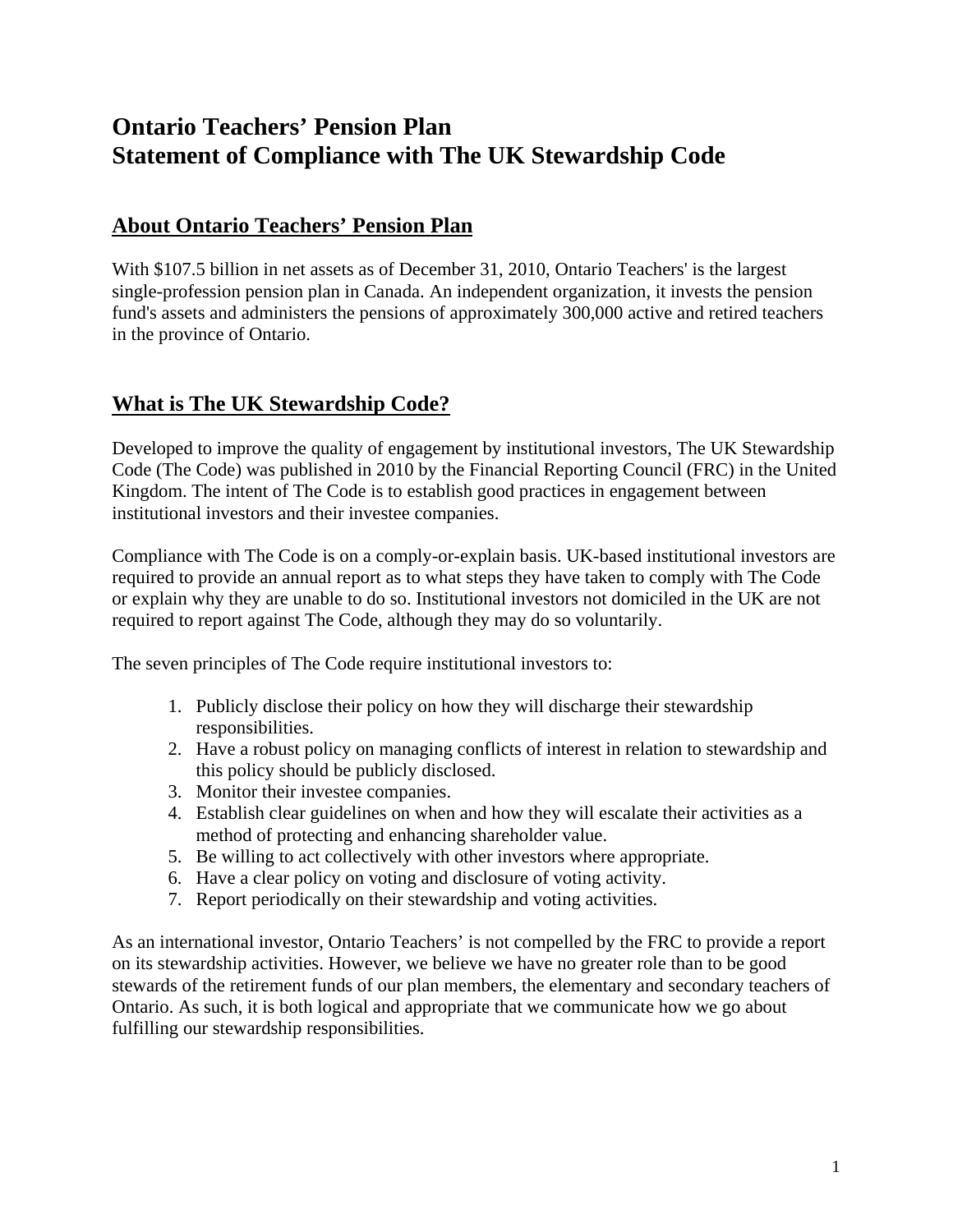### **Ontario Teachers' Report on Stewardship Activities**

#### *Principle 1: Institutional investors should publicly disclose their policy on how they will discharge their stewardship responsibilities.*

Ontario Teachers' takes its stewardship role very seriously. Over the years we have demonstrated a willingness and ability to take action when it is determined to be in the best long-term interests of our plan members. We have long advocated for companies to adopt good corporate governance practices, developing and publishing our Corporate Governance Policies and Proxy Voting Guidelines and making the commitment to vote every share at every meeting of companies within our portfolio. Ontario Teachers' takes complete ownership of the proxy voting process and does not delegate voting responsibilities to an outside advisor. We do enlist the services of a proxy voting advisory firm (Glass Lewis & Co., LLC), but treat this service as strictly consultative. While the voting advice provided is considered, it is only one input into the final voting decision. Our Corporate Governance Policies and Proxy Voting Guidelines are reviewed annually and updated as required. We annually make a formal presentation on our proxy voting activities to our board members.

We engage with companies on important issues we believe affect the long-term value of our investments. Recently, these engagements have centred on the areas of corporate governance and executive compensation. The engagement process typically begins with informal contact (letter, e-mail or a telephone call) and, depending on the situation, can eventually include a more formal face-to-face meeting.

On significant issues, Ontario Teachers' has never shied away initiating or participating in public debate. When we do speak publicly it is to protect the rights of shareholders, to curb what we consider to be value-destroying egregious practices or to comment on current emerging issues that could influence the long-term returns of the portfolio and in turn the interests of our members.

Within our local market Ontario Teachers' helps fund annual surveys of Canadian corporate governance and executive compensation practices. These surveys are published and assist in keeping governance and compensation issues top-of-mind for Canadian issuers.

#### *Principle 2: Institutional investors should have a robust policy on managing conflicts of interest in relation to stewardship and this policy should be publicly disclosed.*

Ontario Teachers' is a single profession pension fund, managing the retirement pensions of the elementary and secondary teachers of Ontario. We regularly monitor our portfolio for potential conflicts of interest, and do not believe we are subject to the same conflicts of interests in relation to stewardship that other funds might encounter.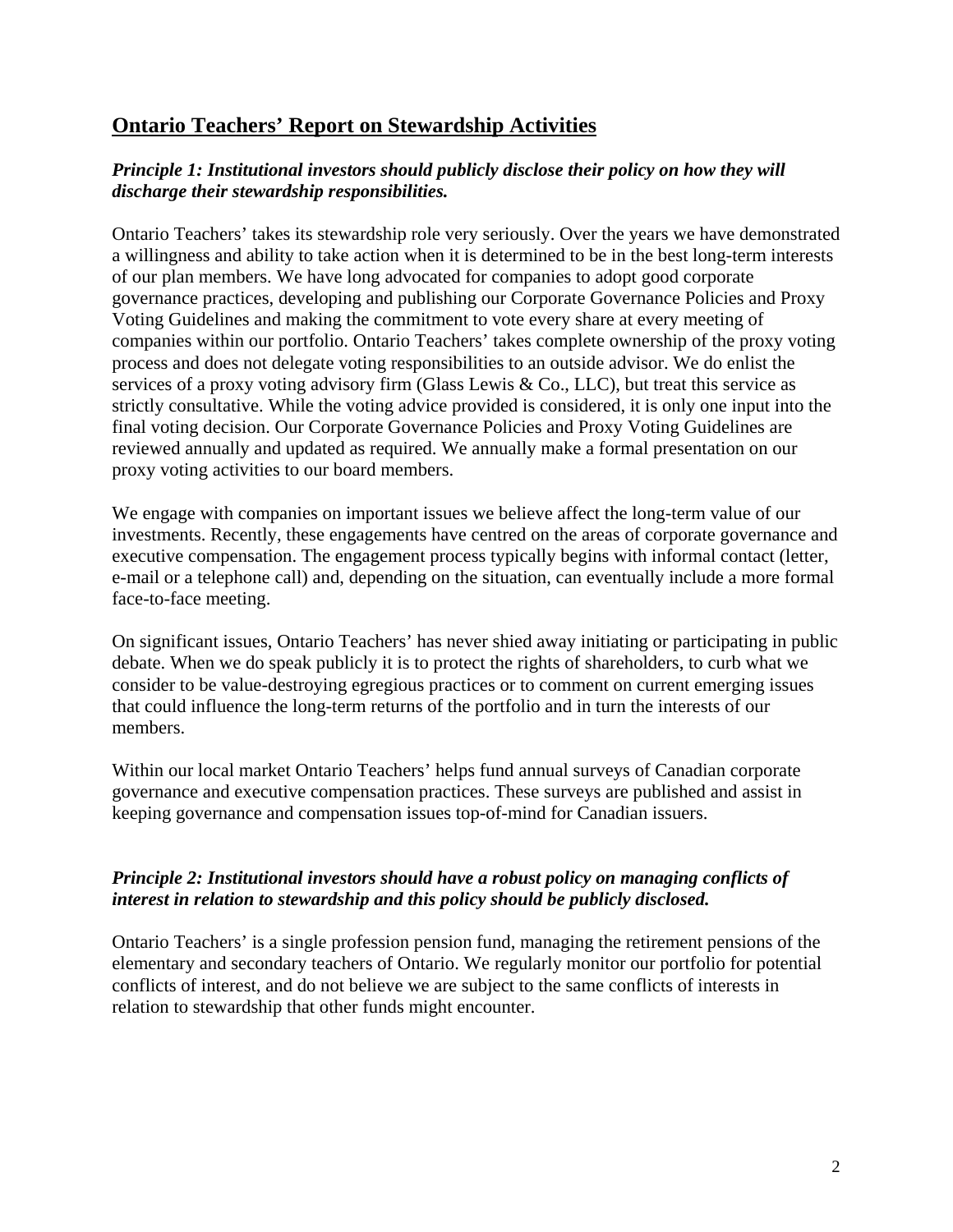#### *Principle 3 – Institutional investors should monitor their investee companies.*

The internal and external portfolio managers of the fund are charged with monitoring the companies within their respective portfolios. In addition, there is a dedicated corporate governance group within Ontario Teachers' responsible for monitoring the corporate governance and related practices of the portfolio companies.

#### *Principle 4 – Institutional investors should establish clear guidelines on when and how they will escalate their activities as a method of protecting and enhancing shareholder value.*

Ontario Teachers' continually monitors the companies within its portfolios. We have not adopted formal engagement guidelines, preferring to address issues at investee companies on a case-bycase basis. When a situation arise where an engagement is necessary, the first step would be to contact the company either by telephone, e-mail or letter outlining our concerns and requesting a response. Should our concerns remain unresolved, the escalation of the engagement would include some or all of the following steps, depending upon the circumstances.

- Arrange a meeting with the Independent Board Chair or Independent Lead Director to further discuss the concerns.
- Use our voting right to indicate our dissatisfaction.
- Collaborate with other investors regarding our concerns (subject to regulation).
- Submit a shareholder proposal.
- Speaking publicly by posting a commentary on our web site.
- Divest our holding (as a last resort).

It is our preference that our engagements remain confidential as we believe that a confrontational approach can be counter-productive. That being said, if a company remains unresponsive, we will be left with no choice but to become more public with our concerns.

#### *Principle 5 – Institutional investors should be willing to act collectively with other investors as appropriate*

Ontario Teachers' believes that in certain situations working collaboratively with other investors can be a very effective and efficient means of engagement. We acknowledge that working collaboratively is subject to the respective laws and regulations of the relevant jurisdiction where the issuer resides.

We work collectively on general corporate governance issues through our membership in a number of investor organizations on a national and international level. Our membership includes, but is not limited to, organizations such as:

- Asia Corporate Governance Association (ACGA)
- The Canadian Coalition for Good Governance (CCGG)
- The Council of Institutional Investors (CII)